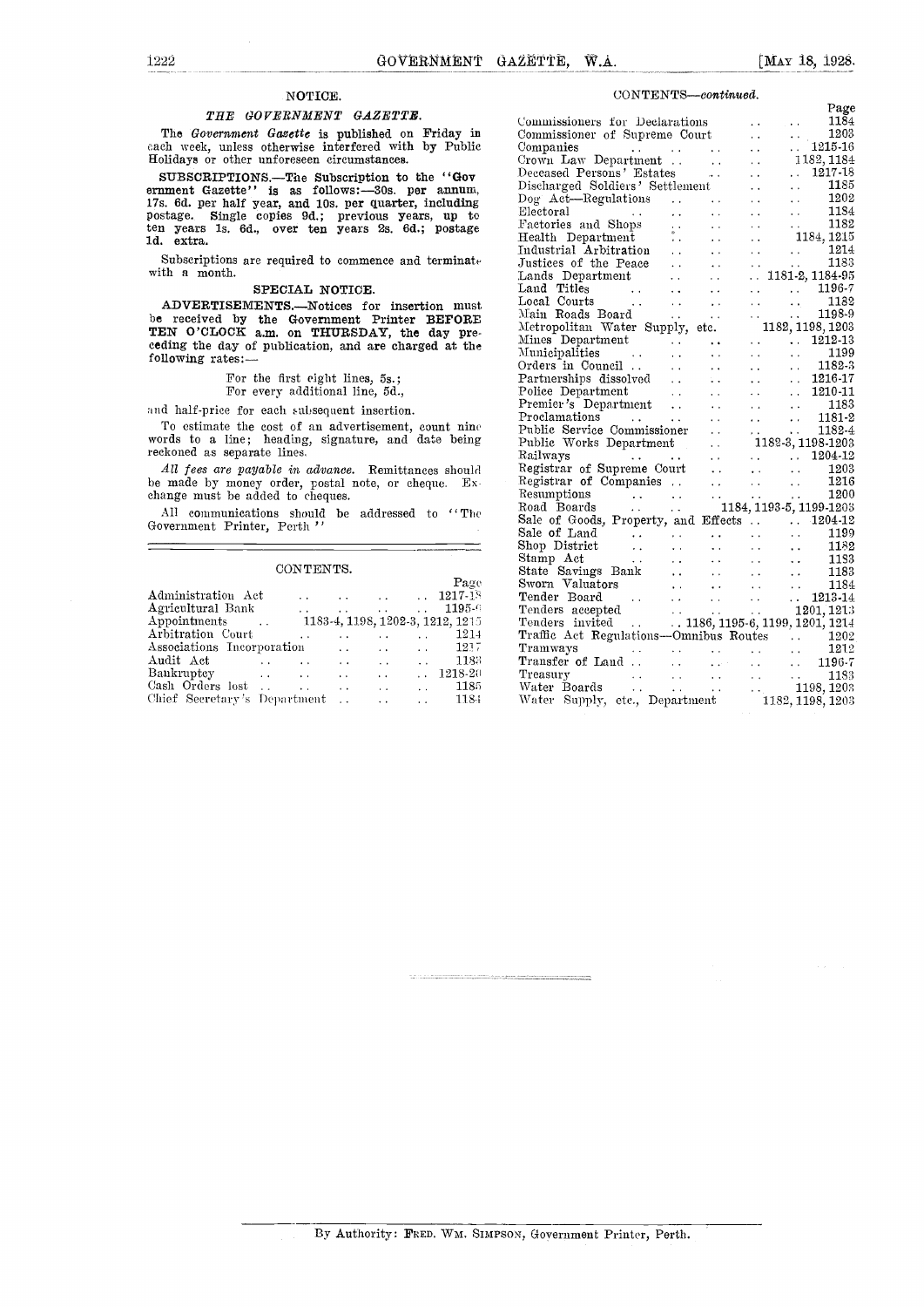

# Government Gazette

## PERTH, FRIDAY, 18 MAY 1928 No. 24

© STATE OF WESTERN AUSTRALIA

### **CONTENTS**

Administration Act Agricultural Bank Appointments Arbitration Court Associations Incorporation Audit Act Bankruptcy Cash Orders lost Chief Secretary's Department Commissioners for Declarations Commissioner of Supreme Court Companies Crown Law Department Deceased Persons' Estates Discharged Soldiers' Settlement Dog Act—Regulations Electoral Factories and Shops Health Department Industrial Arbitration Justices of the Peace Lands Department Land Titles Local Courts Main Roads Board Metropolitan Water Supply, etc. Mines Department Municipalities Orders in Council Partnerships dissolved Police Department Premier's Department Proclamations Public Service Commissioner Public Works Department Railways Registrar of Supreme Court Registrar of Companies Resumptions Road Boards Sale of Goods, Property, and Effects